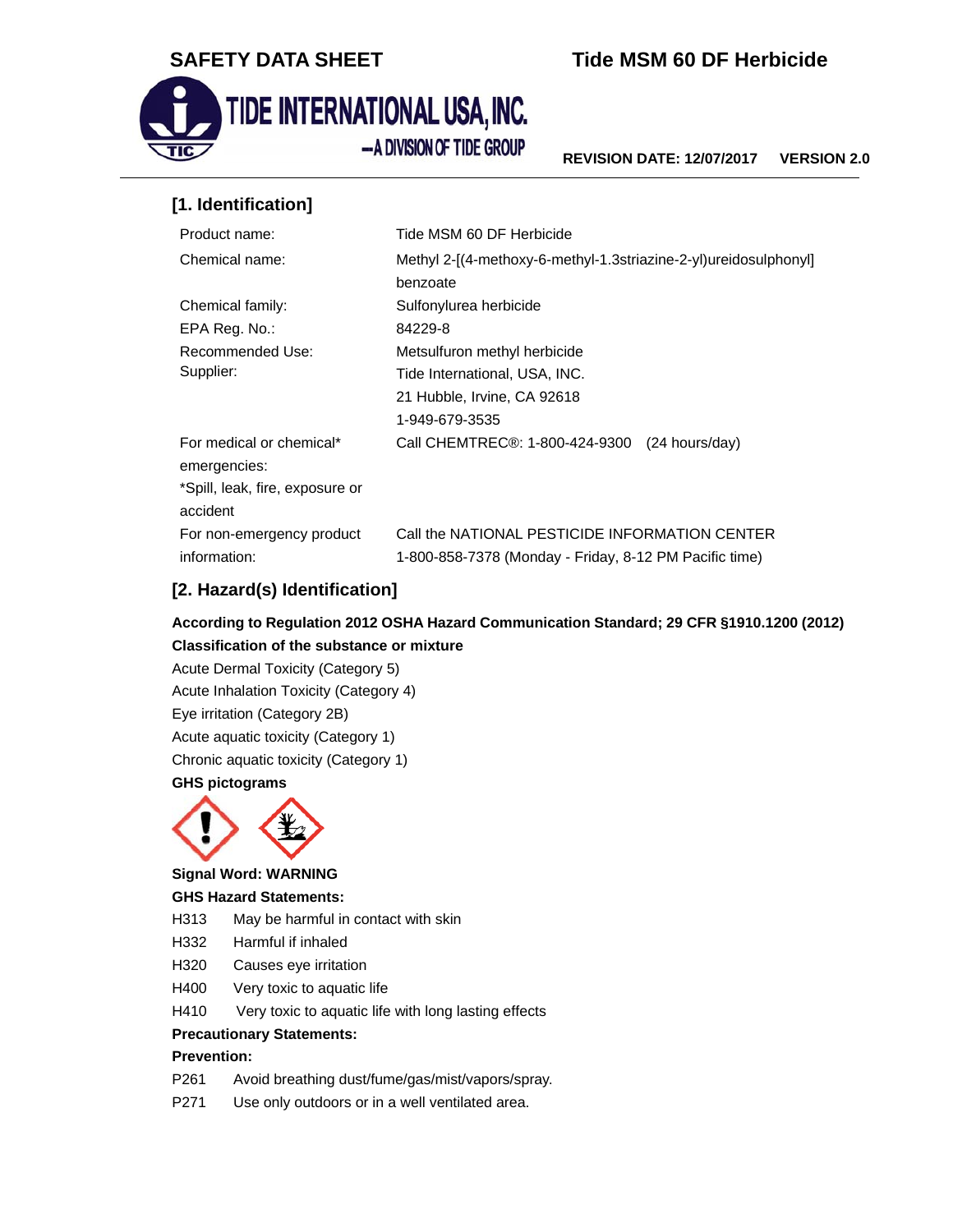| P264                 | Wash hands thoroughly after handling. |                                                                                  |  |  |  |
|----------------------|---------------------------------------|----------------------------------------------------------------------------------|--|--|--|
| P273                 | Avoid release to the environment      |                                                                                  |  |  |  |
| Response:            |                                       |                                                                                  |  |  |  |
| P312                 |                                       | Call a poison center/doctor if you feel unwell                                   |  |  |  |
| $P304 + P340$        |                                       | IF INHALED: Remove person to fresh air and keep comfortable for breathing.       |  |  |  |
| $P305 + P351 + P338$ |                                       | IF IN EYES: Rinse cautiously with water for several minutes. Remove              |  |  |  |
|                      |                                       | contact lenses, if present and easy to do. Continue rinsing.                     |  |  |  |
| $P337 + P313$        |                                       | If eye irritation persists: Get medical advice/attention.                        |  |  |  |
| P391                 |                                       | Collect spillage.                                                                |  |  |  |
| Storage:             |                                       | See section 7 for storage information.                                           |  |  |  |
| Disposal:            |                                       |                                                                                  |  |  |  |
| P <sub>501</sub>     |                                       | Dispose of contents/container to hazardous or special waste collection point, in |  |  |  |
|                      |                                       | accordance with local, regional, national and/or international regulations.      |  |  |  |
|                      |                                       | <b>Routes of exposure:</b> Eyes, skin, ingestion & inhalation.                   |  |  |  |

**Carcinogenicity:** ACGIH, NTP, IARC, or OSHA does not list this product as a carcinogen. NOTE:

Please refer to Section 11 for detailed toxicological information.

**Other health concerns** 

**NFPA Ratings:** Health-1 Flammability-1 Instability -0

**Signs and Symptoms of Systemic Effects:** No data available

### **Environmental hazards:**

Do not apply directly to water, or to areas where surface water is present, or to intertidal areas below the mean high water mark. Do not contaminate water when cleaning equipment or disposing of equipment wash waters or rinsate.

This herbicide is injurious to plants at extremely low concentrations. Non-target plants may be adversely affected from drift and runoff.

## **[3. Composition / Information on Ingredients]**

According to Hazard Communication Standard (HCS) or 29 CFR §1910.1200 (2012).

| <b>Active ingredient</b>               | CAS No.     | <b>Content</b><br>(w/w, %) | <b>ACGIH</b> |
|----------------------------------------|-------------|----------------------------|--------------|
| Metsulfuron-methyl                     | 74223-64-6  | 60.0                       | ΝA           |
| Ammonium Sulfate                       | 7783-20-2   | 16.6                       | ΝA           |
| Morwet D415 powder                     | 83453-42-3  | $5 - 10$                   | ΝA           |
| Morwet EFW                             | 105864-15-1 | $1-5$                      | <b>NA</b>    |
| Other ingredients not deemed hazardous | Proprietary | <b>Balance</b>             | <b>NA</b>    |

## **[4. First aid measures]**

If poisoning occurs, immediately contact a doctor or Poisons Information Centre, and follow the advice given. Show this Material Safety Data Sheet to the doctor.

**If inhaled:** Remove person to fresh air and keep comfortable for breathing. If person is not breathing, call 911 or an ambulance, then give artificial respiration, preferably by mouth-to-mouth, if possible. Call a poison control center or doctor if you feel unwell

**If on skin:** Take off contaminated clothing. Rinse skin immediately with plenty of water for 15 to 20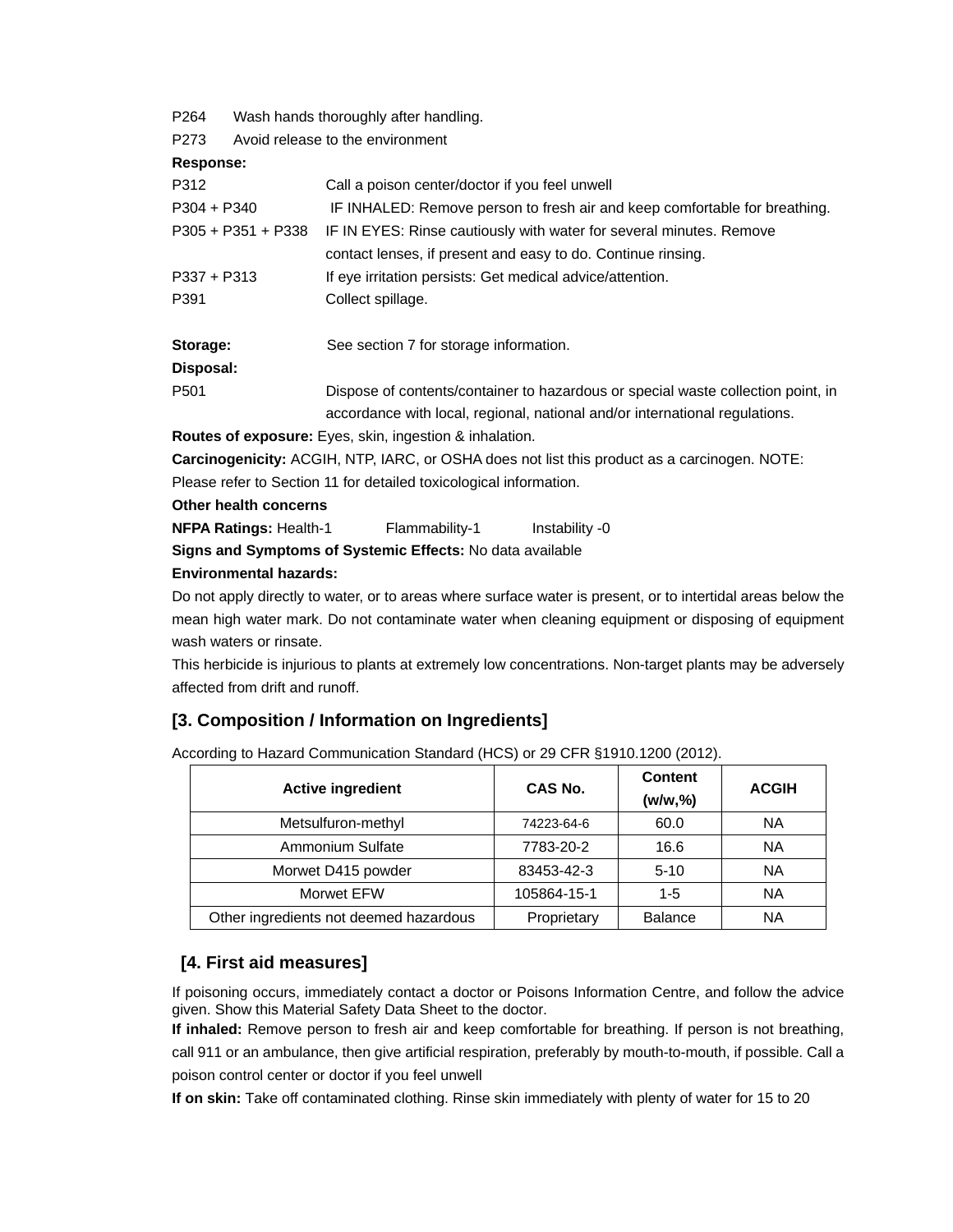minutes. Call a poison control center or doctor for treatment advice

**If in eyes:** Hold eyes open and rinse slowly and gently with water for 15-20 minutes. Remove contact lenses, if present, after first 5 minutes, then continue rinsing eye. If eye irritation persists: Get medical advice/attention.

**If swallowed:** Call a poison control center or doctor immediately for treatment advice. Have person sip a glass of water if able to swallow. Do not induce vomiting unless told to do so by a poison control center or doctor. Do not give anything by mouth if unconscious.

**Most important symptoms/effects, acute and delayed:** No information available.

**Note to physician:** No information available.

## **[5. Fire-Fighting measures]**

**Suitable extinguishing media:** Use water spray, foam, dry chemical or carbon dioxide extinguishing agents

**Unsuitable extinguishing media:** No data available

**Special hazards arising from the chemical (hazardous combustion products):** Like most organic powders or crystals, under severe dusting conditions, this material may form explosive mixtures in air **Special protective equipment and precautions for fire-fighters:** Wear self-contained breathing apparatus and full protective clothing.

**Advice for firefighters:** Keep out of smoke. Fight fire from upwind position. Cool closed containers exposed to fire with water spray. Dike area to prevent runoff and contamination of water sources. Equipment or materials involved in pesticide fires may become contaminated.

### **[6. Accidental release measures]**

#### **Personal precautions, protective equipment and emergency procedures:**

**Precautions:** Isolate hazard area. Keep unnecessary and unprotected personnel from entering.

**Equipment:** Splashproof goggles or face shield, impervious gloves, impervious apron and footwear. Respiratory protection not normally needed. Eyewash and emergency shower should be available in work area.

**Emergency Procedures:** Keep material out of lakes, streams, ponds and sewer drains. Clean up spills immediately.

**Environmental precautions:** Prevent further release of material if safe to do so. Do not discharge effluent containing this product into lakes, streams, ponds, estuaries, oceans, or other waters unless in accordance with the requirements of a National Pollutant Discharge Elimination System (NPDES) permit and the permitting authority has been notified in writing prior to discharge. Do not discharge effluent containing this product into drains, sewer or ground water systems without previously notifying the local sewage treatment plant authority. For guidance, contact your State Water Board or Regional Office of the EPA. Consult a regulatory specialist to determine appropriate state or local reporting requirements, for assistance in waste characterization and/or hazardous waste disposal. Do not contaminate water when disposing of equipment washwaters or rinsate.

**Methods and materials for containment and cleaning up:** Clean up spills immediately, observing precautions in Section 8 of this document. Contain the spill to prevent from spreading or contaminating soil or from entering sewage and drainage systems or any body of water. Cover entire spill with absorbing material such as sand, clay or vermiculite and place into appropriate and compatible container for disposal. . Large spills: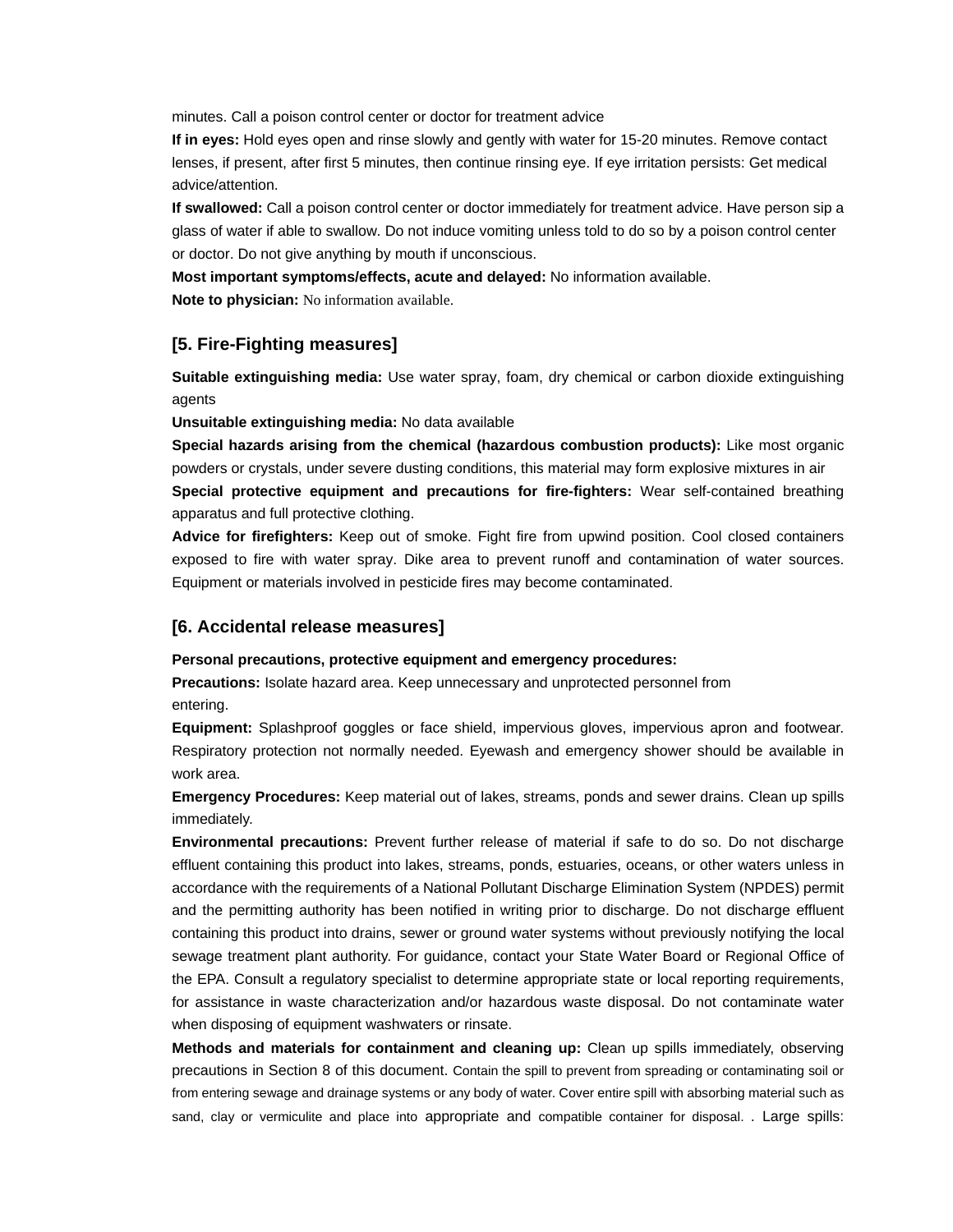Sweep/shovel up. Dike large spills using absorbent or impervious material such as clay or sand. After removal, clean contaminated area thoroughly with water and hard water detergent (e.g. commercial products such as Tide, Joy, Spic and Span). Pick up wash liquid with additional absorbent and place in a disposable container. Once all material is cleaned up and placed in a disposal container, seal container and arrange for disposition. Dispose of contents/container to hazardous or special waste collection point, in accordance with local, regional, national and/or international regulations.

## **[7. Handling and Storage]**

### **KEEP OUT OF REACH OF CHILDREN!**

### **Precautions for safe handling:**

Do not handle until all safety precautions have been read and understood. Use only outdoors or in a well-ventilated area. Avoid release to the environment. No smoking. Keep away from flames and hot surfaces. Eating or drinking should not be allowed where material is used or stored. Wear personal protective equipment (PPE) to prevent skin and eye contamination. When opening the container, preparing spray and using prepared spray, wear cotton overalls buttoned to the neck and wrist and a washable hat, elbow length PVC gloves and goggles. For space applications, wear cotton overalls buttoned to the neck and wrist and a washable hat, elbow length PVC gloves, goggles and half face piece respirator with dust cartridge or canister. Use personal protective equipment as required. Wear protective gloves and eye / face protection. Avoid breathing mist / vapours. Avoid skin and eye contact and inhalation of vapour. Wash hands thoroughly after handling. Wash thoroughly with soap and water after handling and before eating, drinking, chewing gum, using tobacco, or using the toilet. Ground/Bond container and receiving equipment. Use explosion-proof electrical/ventilating/lighting/equipment. Use only non-sparking tools. Take precautionary measures against static discharge.

#### **Conditions for safe storage:**

Store the material in a well ventilated, secure area out of reach of children and domestic animals. Store in a cool, dry place away from food, drink and animal feeding stuffs. Store away from any incompatible materials described in Section 10. Store away from sources of heat or ignition. Keep containers closed tightly when not in use. Check containers regularly for leaks. If spilled, see (Environmental Precautions, Section 6).

### **[8. Exposure controls / Personal protection]**

#### **Control parameters:** None

#### **Appropriate engineering controls:**

Use only with adequate ventilation

#### **Personal protective equipment:**

Splashproof goggles or face shield, impervious gloves, impervious apron and footwear. Respiratory protection not normally needed. Eyewash and emergency shower should be available in work area. **Respiratory protection** Wear respirator (full face air purifying) if the airborne conditions result in a dust forming.

**Hand protection**: Chemical resistant gloves.

**Eye protection** Use safety glasses or goggles, there is potential for dust exposure to cause injury to the eyes.

**Skin and body protection** Wear chemical resistant glove (Nitrile.) Wear long sleeve shirts, long pants, shoes, and socks.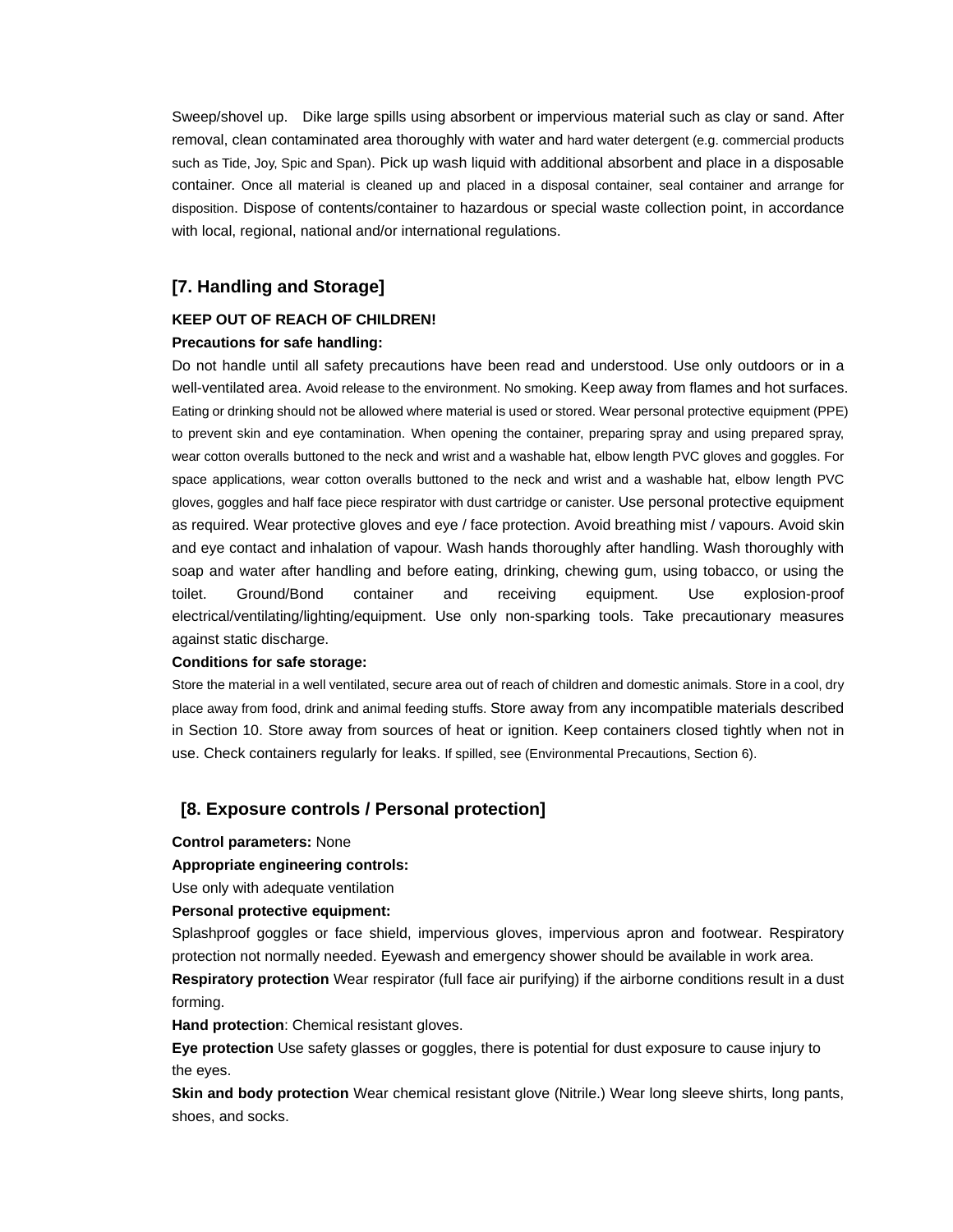**General protective measures:** Handle in accordance with good industrial hygiene and safety practice. Do not breathe vapor or mist. Do not eat, drink or smoke when using this product. Hands and/or face should be washed before breaks and at the end of the shift. Store work clothing separately.

## **[9. Physical and chemical properties]**

**Appearance:** Beige granular solid. **Color:** Granular. **Odor:** Little odor **Odor threshold:** No data available **PH:** 5.47 (1%) **Melting point/freezing point:** Not applicable **Initial boiling point and boiling range:** Not applicable **Flashpoint**: Not a fire or explosion hazard **Evaporation rate:** No data available **Flammability:** Nonflammable **Upper/lower flammability or explosive limits:** No data available **Combustible:** No data available **Vapor pressure:** 3.3x10(-7) mPa (25 Deg C)(MSM) **Vapor density:** No data available **Solubility:** Dispersible in water **SPECIFIC GRAVITY (water=1):** <1 **Partition coefficient: n-octanol/water:** Kow Log P = 0.0018 (MSM) **Auto-ignition temperature:** No data available **Decomposition temperature:** No data available

**Note** Physical data are typical values based on material test but may vary from sample to sample. Typical values should not be construed as a guaranteed analysis or as a specification.

## **[10. Stability and reactivity]**

**Reactivity:** Not reactive **Chemical Stability:** Stable **Possibility of hazardous reactions:** Will not occur under normal conditions. **Conditions to avoid:** Heat, moisture and light. **Incompatible Materials:** Keep away from strong oxidizing agents **Hazardous decomposition products:** Oxides of carbon, nitrogen and sulfur.

## **[11. Toxicological information]**

**Exposure routes:** Eyes, skin, ingestion & inhalation. **Toxicity: Acute toxicity: Acute oral (rats):**  $LD_{50} > 5000$  mg/kg b.w. Acute dermal (rabbits): LD<sub>50</sub>>2000 mg/kg b.w. **Acute inhalation (Rats): LC<sub>50</sub>>2.05 mg/l Acute eye irritation (rabbits):** Mildly irritating to eyes. **Acute dermal irritation (rabbits):** Non skin irritation. **Skin sensitization (mice):** No skin sensitizing reaction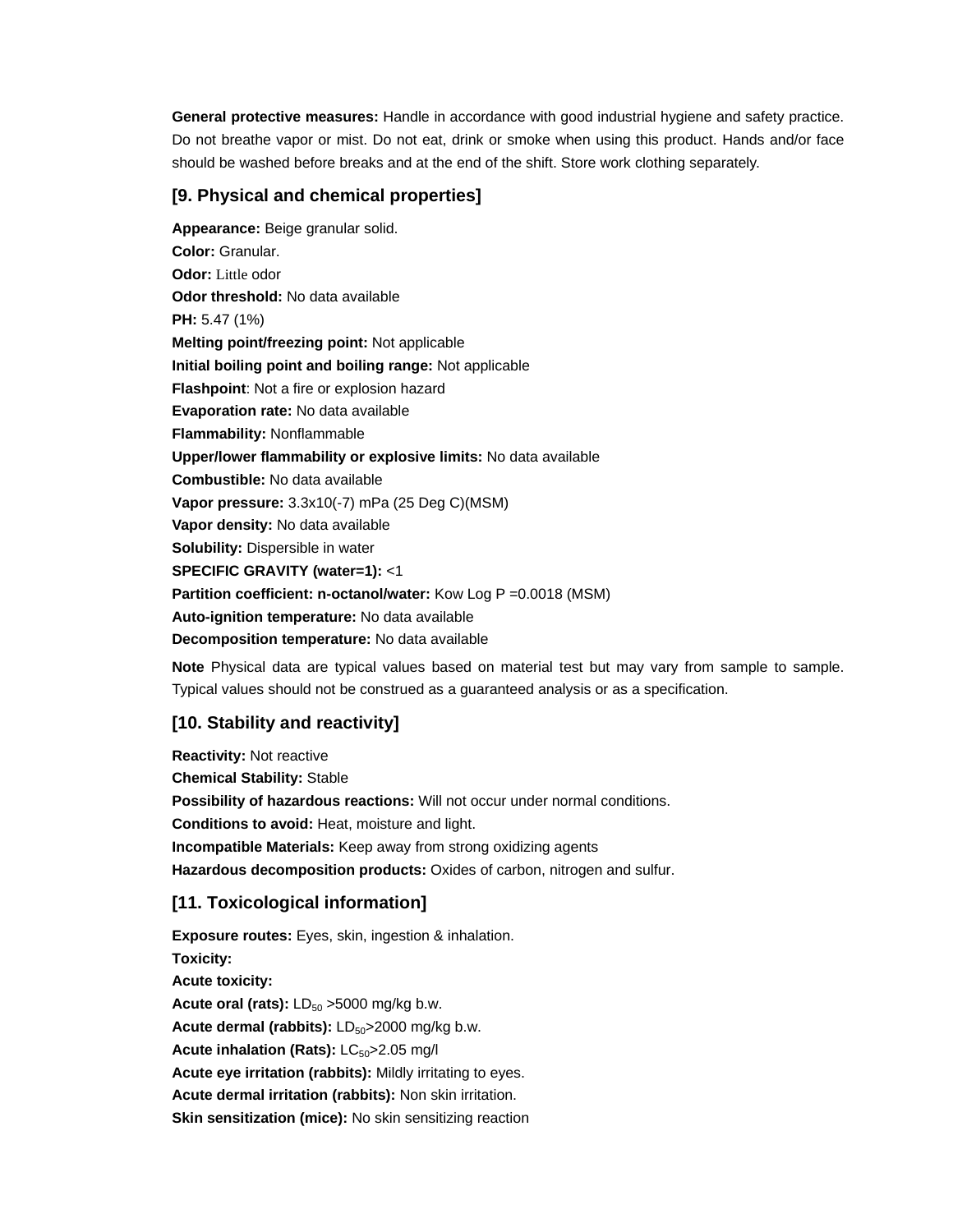#### **Reproductive/Developmental Effects:** No data available

**Chronic/Subchronic Toxicity Studies:** Based on available data, repeated exposures are not anticipated to cause additional significant adverse effects.

**Carcinogenicity:** Not carcinogenic (rat). Not listed by ACGIH, NTP, IARC or OSHA

**Other Hazards:** No teratogenic potential. Animal tests with metsulfuron-methyl have not demonstrated developmental effects. No evidence of neurotoxicity.

### **[12. Ecological information]**

**Ecotoxicity:** Avoid contamination of any water supply with chemical or empty container.

#### **Avian toxicity:** Metsulfuron-methyl

**Birds** (Bobwhite Quail) LD<sub>50</sub> Oral > 5620 mg/kg, Mallard Duck >2510 mg/kg

### **Aquatic organism toxicity:** Metsulfuron-methyl

 $LC_{50}$  to rainbow trout 413.7 mg/L (96hr) LC<sub>50</sub> to daphnia 13.74 mg/L (48hr), Algae ErC<sub>50</sub> (72 hr static) 0.157 mg/l.

This product is highly toxic to bees exposed to direct treatment or residues on blooming crops or weeds. **Other non-target organism toxicity:** Metsulfuron-methyl

Bees: Bees Oral LD<sub>50</sub> (48 hr) 43.3 ug/bee, Contact LD<sub>50</sub> of >50 ug/bee Worms: 14-day LC<sub>50</sub> for tebuconazole earthworms is 1000 mg/kg dry soil

#### **Eco-chronic toxicity:** N/A.

#### **Persistence/Degradability:**

The breakdown of Metsulfuron-methyl in solids is largely dependant on soil temperature, moisture content, and PH. The chemical will degrade faster under acidic conditions, and in soils with higher moisture content and higher temperature.

#### **Mobility in soil:**

Metsulfuron-methyl is relatively mobile in most soils but will be retained longer in soils with higher percentages of organic matter. More mobile in alkaline soils than in acidic soils.

#### **Bioaccumulative Potential :** No potential

**Other adverse effects:** A Metsulfuron-methyl is stable to photolysis, but will break down in ultraviolet light.Half-life estimates in soil range from 14 to 180 days, with an average of 30 days. Metsulfuron-methyl is table to hydrolysis at neutral and alkaline pHs. The estimated half-life in acidic water is 3 weeks.

### **[13. Disposal considerations]**

Dispose of product containers, water containers, and residues according to local regulations.

### **Waste Disposal:**

Wastes resulting from the use of this product may be disposed of on site or at an approved waste disposal facility. Pesticide spray mixture or rinsate that cannot be used should be disposed of in a landfill approved for pesticides. Improper disposal of excess pesticide spray mixture or rinsate is a violation of Federal Law. If these wastes cannot be disposed of by use according to label instructions, contact your State Pesticide or Environmental Control Agency or the Hazardous Waste representative at the nearest EPA Regional Office for guidance.

#### **Container Disposal:**

Non-refillable container. Do not reuse or refill this container. Offer for recycling if available. Triple rinse container (or equivalent) promptly after emptying. Triple rinse as follows: Empty the remaining contents into application equipment or a mix tank and drain for 10 seconds after the flow begins to drip. Fill the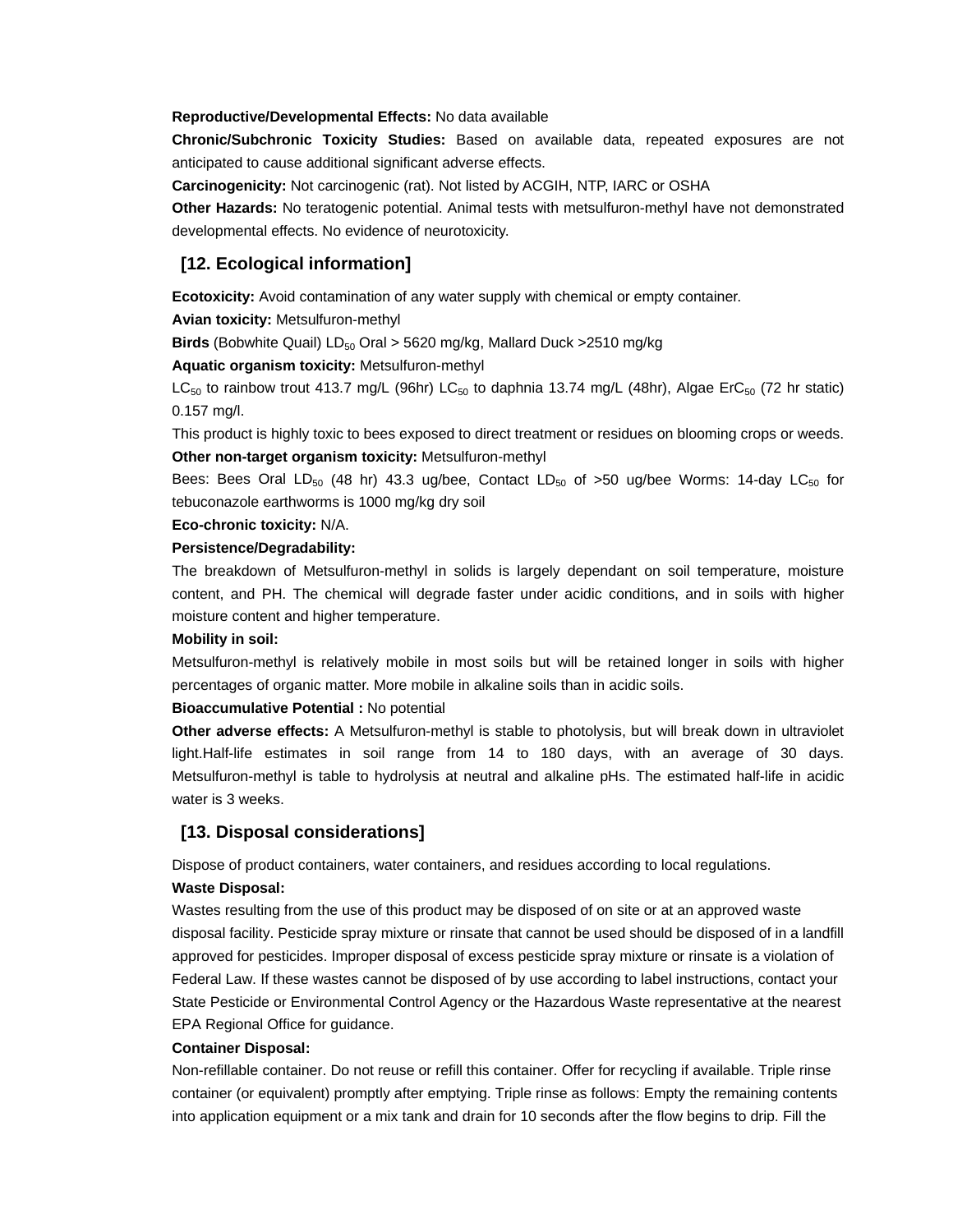container 1/4 full with water and recap. Shake for 10 seconds. Pour rinsate into application equipment or a mix tank or store rinsate for later use or disposal. Drain for 10 seconds after the flow begins to drip. Repeat this procedure two more times. Then offer for recycling if available or puncture and dispose of in a sanitary landfill, or by incineration, or, if allowed by state and local authorities, by burning. If burned, stay out of smoke.

## **[14. Transport information]**

**US DOT (ground) SHIPPING NAME:** Not regulated by ground shipment, per 49 CFR Part

172.101(12)(iv). Regulated in bulk containers > 992 lbs (400 kgs): UN3077, Environmentally Hazardous Substance, solid, N.O.S., (Mesulfuron-methyl), 9, III, Marine Pollutant

**IATA (air) SHIPPING NAME (CARGO AIRCRAFT ONLY):** Not regulated by air in non-bulk. Regulated in bulk containers: UN3077, Environmentally Hazardous Substance, solid, N.O.S., (Metsulfuron-methyl), 9, III, Marine Pollutant

Use packing instruction 911, with maximum net quantity per package 992 lbs (400 kgs).

**IMO (water) SHIPPING NAME:** UN3077, Environmentally Hazardous Substance, solid, N.O.S.,

(Metsulfuron-methyl), 9, III, Marine Pollutant

Use packing instruction P002 and LP02.

### **[15. Regulatory information]**

### **FIFRA**

This chemical is a pesticide product registered by the Environmental Protection Agency and is subject to certain labeling requirements under federal pesticide law. These requirements differ from the classification criteria and hazard information required for safety data sheets, and for workplace labels of non-pesticide chemicals. The following is the hazard information as required on the pesticide label:

**EPA Reg. No.:** 84229-8

**EPA Signal word:** CAUTION

#### **PRECAUTIONARY STATEMENTS**

### **HAZARDS TO HUMANS AND DOMESTIC ANIMALS**

#### **CAUTION**

Causes eye irritation. Avoid contact with skin, eyes or clothing. Avoid breathing dust or spray mist.

### **ENVIRONMENTAL HAZARDS:**

Do not apply directly to water, or to areas where surface water is present, or to intertidal areas below the mean high water mark. Do not contaminate water when cleaning equipment or disposing of equipment wash waters or rinsate.

This herbicide is injurious to plants at extremely low concentrations. Non-target plants may be adversely affected from drift and runoff.

### **US Federal Regulations**

**TSCA list:** All components are listed or exempted.

**SARA Title III - section 302 - notification and information:** None.

**SARA Title III - section 313 - toxic chemical release reporting:** None.

### **SARA Title III - section 311/312 - hazard identification**

Acute health hazardous

Chronic health hazardous

This product contains none of the components listed as Extremely Hazardous substances.

**OSHA Hazardous Components:** None.